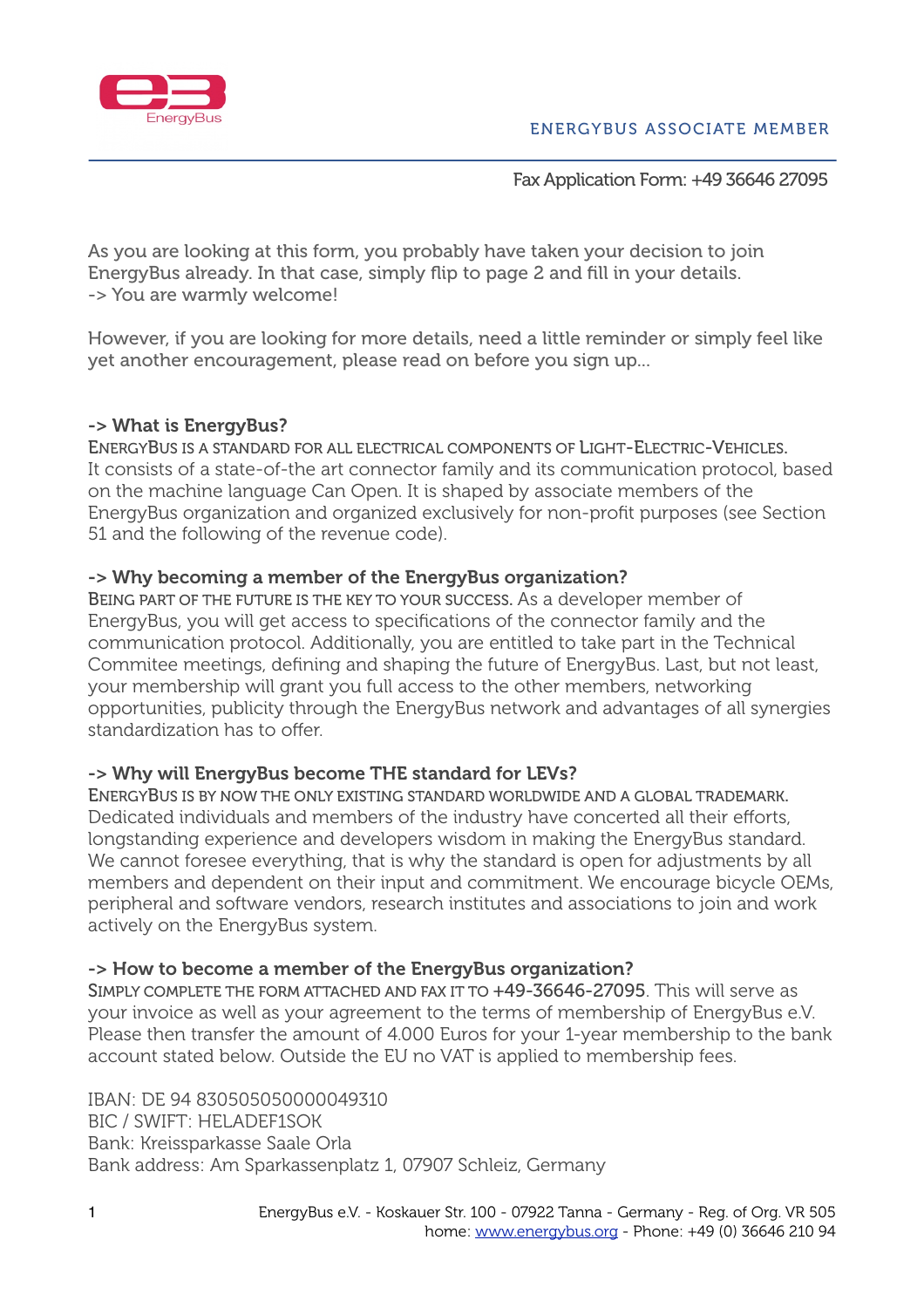

Fax Application Form: +49 36646 27095

| Please enroll the company named below in the EnergyBus e.V. |          |  |
|-------------------------------------------------------------|----------|--|
| Company name                                                |          |  |
| Street / Postbox                                            | Postcode |  |
| City                                                        | Country  |  |
| Legal form (i.e. GmbH, Ltd. )                               |          |  |
| Sector of activity (i.e. components, bike manufacturer )    |          |  |
| Website                                                     |          |  |
| EU VAT ID for non-German companies within the EU            |          |  |
| <b>CONTACT PERSON</b>                                       |          |  |
| First name                                                  | Surname  |  |
| Contact address (if different from company address)         |          |  |
| Phone                                                       | Fax      |  |
| Mobile                                                      |          |  |
| Email                                                       |          |  |